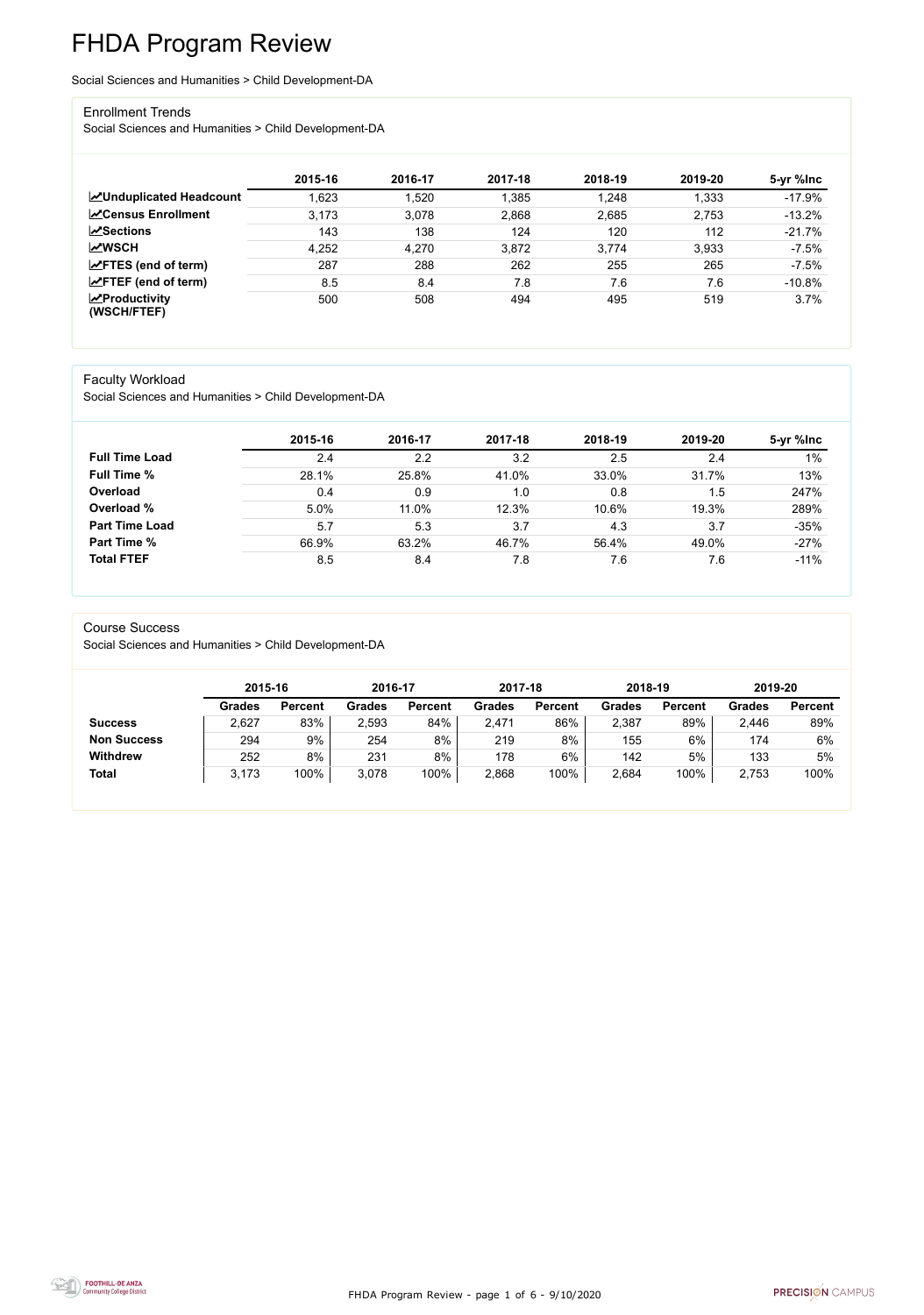FHDA Program Review - page 2 of 6 - 9/10/2020



### Course Success for African American, Latinx, and Filipinx Students

### Course Success for Asian, Native American, Pacific Islander, White, and Decline to State Students

|                    | 2015-16       |                | 2016-17       |                | 2017-18       |                | 2018-19       |                | 2019-20       |                |
|--------------------|---------------|----------------|---------------|----------------|---------------|----------------|---------------|----------------|---------------|----------------|
|                    | <b>Grades</b> | <b>Percent</b> | <b>Grades</b> | <b>Percent</b> | <b>Grades</b> | <b>Percent</b> | <b>Grades</b> | <b>Percent</b> | <b>Grades</b> | <b>Percent</b> |
| <b>Success</b>     | 962           | 74%            | 850           | 74%            | 729           | 75%            | 722           | 80%            | 718           | 79%            |
| <b>Non Success</b> | 178           | 14%            | 161           | 14%            | 152           | 16%            | 108           | 12%            | 113           | 12%            |
| <b>Withdrew</b>    | 154           | 12%            | 131           | 11%            | 93            | 10%            |               | 8%             | 78            | 9%             |
| <b>Total</b>       | .294          | 100%           | 1,142         | 100%           | 974           | 100%           | 907           | 100%           | 909           | 100%           |

|                    | 2015-16       |                | 2016-17       |                | 2017-18       |                | 2018-19       |                | 2019-20 |                |
|--------------------|---------------|----------------|---------------|----------------|---------------|----------------|---------------|----------------|---------|----------------|
|                    | <b>Grades</b> | <b>Percent</b> | <b>Grades</b> | <b>Percent</b> | <b>Grades</b> | <b>Percent</b> | <b>Grades</b> | <b>Percent</b> | Grades  | <b>Percent</b> |
| <b>Success</b>     | .665          | 89%            | 1,743         | 90%            | 1,742         | 92%            | ,665          | 94%            | 1,728   | 94%            |
| <b>Non Success</b> | 116           | 6%             | 93            | 5%             | 67            | 4%             | 47            | 3%             | 61      | 3%             |
| <b>Withdrew</b>    | 98            | 5%             | 100           | 5%             | 85            | 4%             | 65            | 4%             | 55      | 3%             |
| <b>Total</b>       | 1,879         | 100%           | 1,936         | 100%           | ,894          | 100%           | ,777          | 100%           | ,844    | 100%           |
|                    |               |                |               |                |               |                |               |                |         |                |

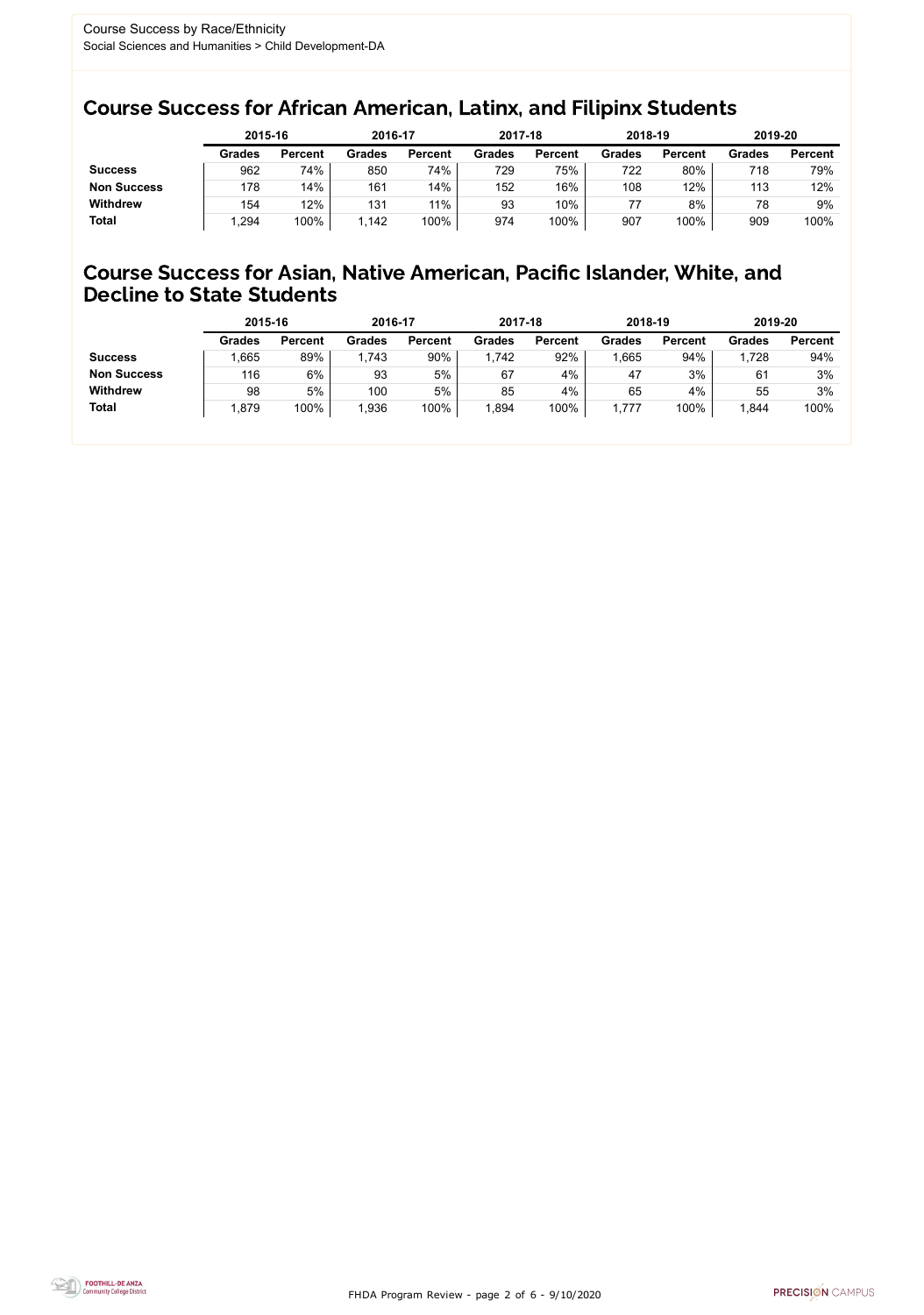FHDA Program Review - page 3 of 6 - 9/10/2020



Some courses may continue to be listed but no longer have data due to renumbering or because the course was not offered in the past five years.



### by Gender

|                     | 2015-16 |                |       | 2016-17        |       | 2017-18        |       | 2018-19        |       | 2019-20        |  |
|---------------------|---------|----------------|-------|----------------|-------|----------------|-------|----------------|-------|----------------|--|
|                     | Enr     | <b>Percent</b> | Enr   | <b>Percent</b> | Enr   | <b>Percent</b> | Enr   | <b>Percent</b> | Enr   | <b>Percent</b> |  |
| Female              | 2,889   | 91%            | 2,794 | 91%            | 2,590 | 90%            | 2,462 | 92%            | 2,497 | 91%            |  |
| <b>Male</b>         | 256     | 8%             | 256   | 8%             | 262   | 9%             | 192   | 7%             | 227   | 8%             |  |
| <b>Non-Binary</b>   |         | 0%             |       | 0%             |       | 0%             |       | $0\%$          |       | 0%             |  |
| <b>Not Reported</b> | 28      | $1\%$          | 28    | $1\%$          | 16    | 1%             | 31    | $1\%$          | 26    | 1%             |  |
| <b>Total</b>        | 3.173   | 100%           | 3,078 | 100%           | 2,868 | 100%           | 2,685 | 100%           | 2,753 | 100%           |  |

## by Ethnicity

|                         | 2015-16 |                | 2016-17 |                | 2017-18 |                | 2018-19 |                | 2019-20 |                |
|-------------------------|---------|----------------|---------|----------------|---------|----------------|---------|----------------|---------|----------------|
|                         | Enr     | <b>Percent</b> | Enr     | <b>Percent</b> | Enr     | <b>Percent</b> | Enr     | <b>Percent</b> | Enr     | <b>Percent</b> |
| <b>African American</b> | 95      | 3%             | 77      | 3%             | 63      | 2%             | 52      | 2%             | 51      | $2\%$          |
| <b>Asian</b>            | 1,288   | 41%            | 1,453   | 47%            | 1,444   | 50%            | 1,359   | 51%            | 1,446   | 53%            |
| <b>Filipinx</b>         | 175     | 6%             | 147     | 5%             | 114     | 4%             | 117     | 4%             | 112     | 4%             |
| Latinx                  | 1,024   | 32%            | 918     | 30%            | 797     | 28%            | 739     | 28%            | 746     | 27%            |
| <b>Native American</b>  | 16      | $1\%$          | 26      | $1\%$          | 16      | $1\%$          | 16      | $1\%$          | 5       | $0\%$          |
| <b>Pacific Islander</b> | 17      | $1\%$          | 9       | $0\%$          | 18      | $1\%$          | 22      | 1%             | 19      | $1\%$          |
| <b>White</b>            | 500     | 16%            | 400     | 13%            | 371     | 13%            | 341     | 13%            | 329     | 12%            |
| <b>Decline to State</b> | 58      | 2%             | 48      | 2%             | 45      | 2%             | 39      | $1\%$          | 45      | 2%             |
| <b>Total</b>            | 3,173   | 100%           | 3,078   | 100%           | 2,868   | 100%           | 2,685   | 100%           | 2,753   | 100%           |

### by Age

|              |       | 2015-16        |       | 2016-17        |       | 2017-18        |       | 2018-19        | 2019-20 |                |
|--------------|-------|----------------|-------|----------------|-------|----------------|-------|----------------|---------|----------------|
|              | Enr   | <b>Percent</b> | Enr   | <b>Percent</b> | Enr   | <b>Percent</b> | Enr   | <b>Percent</b> | Enr     | <b>Percent</b> |
| 19 or less   | 297   | 9%             | 275   | 9%             | 211   | 7%             | 222   | 8%             | 287     | 10%            |
| $20 - 24$    | .107  | 35%            | 1,002 | 33%            | 920   | 32%            | 738   | 27%            | 753     | 27%            |
| 25-39        | ,231  | 39%            | 1,232 | 40%            | 1,178 | 41%            | 1,137 | 42%            | 1,216   | 44%            |
| $40 +$       | 538   | 17%            | 569   | 18%            | 559   | 19%            | 588   | 22%            | 497     | 18%            |
| <b>Total</b> | 3,173 | 100%           | 3,078 | 100%           | 2,868 | 100%           | 2,685 | 100%           | 2,753   | 100%           |

### by Education Level

|                           | 2015-16 |                |       | 2016-17        |       | 2017-18        | 2018-19 |                | 2019-20 |                |
|---------------------------|---------|----------------|-------|----------------|-------|----------------|---------|----------------|---------|----------------|
|                           | Enr     | <b>Percent</b> | Enr   | <b>Percent</b> | Enr   | <b>Percent</b> | Enr     | <b>Percent</b> | Enr     | <b>Percent</b> |
| <b>Bachelor or higher</b> | 885     | 28%            | 998   | 32%            | 1,061 | 37%            | .021    | 38%            | 1,007   | 37%            |
| <b>Associate</b>          | 165     | 5%             | 174   | $6\%$          | 103   | 4%             | 118     | 4%             | 94      | 3%             |
| <b>HS/Equivalent</b>      | .980    | 62%            | 1,724 | 56%            | .548  | 54%            | 1,405   | 52%            | 1,533   | 56%            |
| <b>All Other</b>          | 143     | 5%             | 182   | $6\%$          | 156   | 5%             | 141     | 5%             | 119     | 4%             |
| <b>Total</b>              | 3.173   | 100%           | 3,078 | 100%           | 2,868 | 100%           | 2,685   | 100%           | 2,753   | 100%           |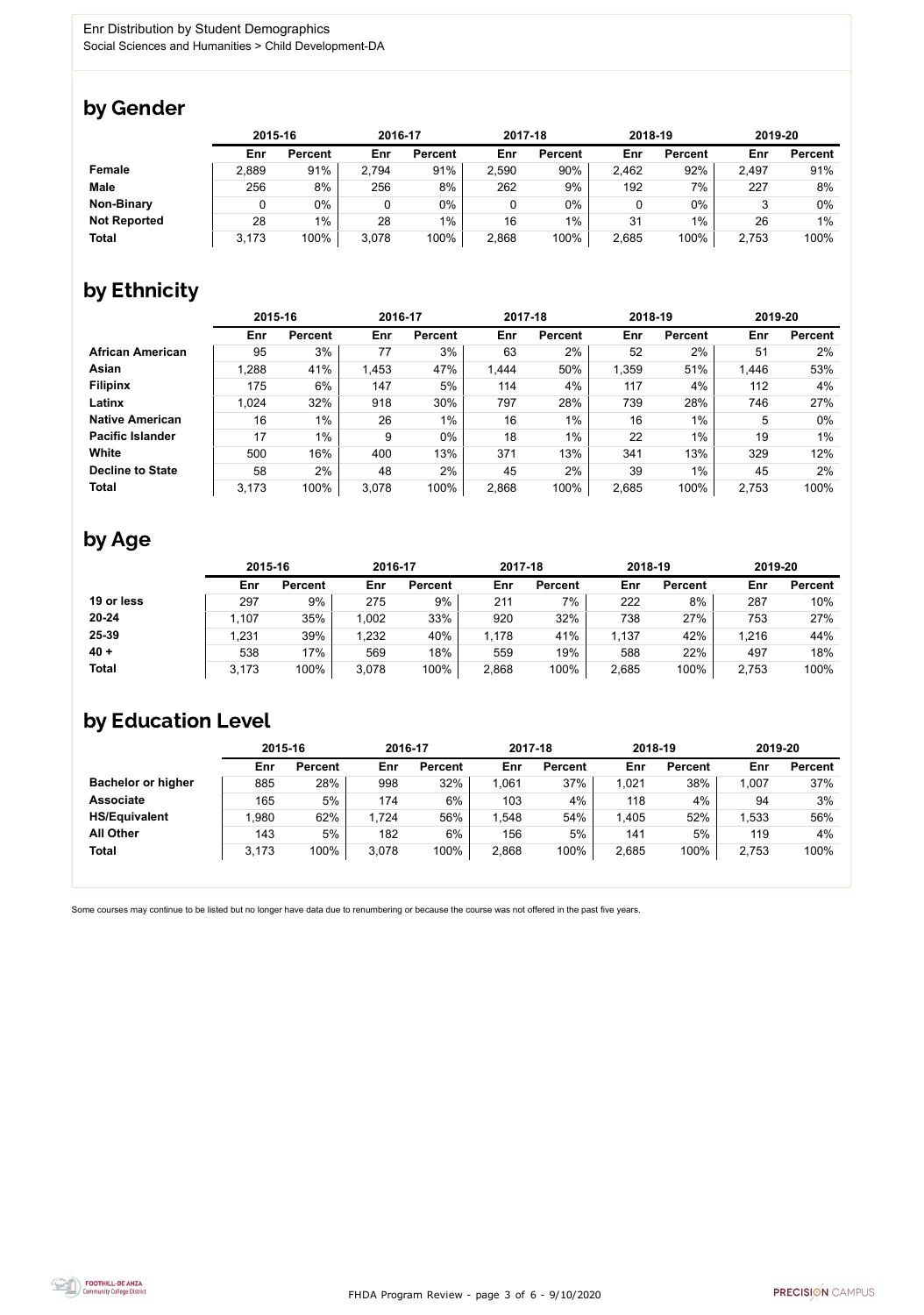FHDA Program Review - page 4 of 6 - 9/10/2020



### Success Rates by Gender Social Sciences and Humanities > Child Development-DA

|                     |                | 2019-20        |                    |                |                 |                |               |                |  |  |  |  |  |
|---------------------|----------------|----------------|--------------------|----------------|-----------------|----------------|---------------|----------------|--|--|--|--|--|
|                     | <b>Success</b> |                | <b>Non Success</b> |                | <b>Withdrew</b> |                | <b>Total</b>  |                |  |  |  |  |  |
|                     | <b>Grades</b>  | <b>Percent</b> | <b>Grades</b>      | <b>Percent</b> | <b>Grades</b>   | <b>Percent</b> | <b>Grades</b> | <b>Percent</b> |  |  |  |  |  |
| Female              | 2,241          | 90%            | 140                | 6%             | 116             | 5%             | 2,497         | 100%           |  |  |  |  |  |
| <b>Male</b>         | 179            | 79%            | 33                 | 15%            | 15              | 7%             | 227           | 100%           |  |  |  |  |  |
| <b>Non-Binary</b>   |                | $0\%$          |                    | 33%            | っ               | 67%            | 3             | 100%           |  |  |  |  |  |
| <b>Not Reported</b> | 26             | 100%           |                    | $0\%$          |                 | $0\%$          | 26            | 100%           |  |  |  |  |  |
| All                 | 2,446          | 89%            | 174                | 6%             | 133             | 5%             | 2,753         | 100%           |  |  |  |  |  |

|                     |               | 2018-19                              |               |                |               |                 |               |                |  |  |  |  |  |  |
|---------------------|---------------|--------------------------------------|---------------|----------------|---------------|-----------------|---------------|----------------|--|--|--|--|--|--|
|                     |               | <b>Non Success</b><br><b>Success</b> |               |                |               | <b>Withdrew</b> | <b>Total</b>  |                |  |  |  |  |  |  |
|                     | <b>Grades</b> | <b>Percent</b>                       | <b>Grades</b> | <b>Percent</b> | <b>Grades</b> | <b>Percent</b>  | <b>Grades</b> | <b>Percent</b> |  |  |  |  |  |  |
| Female              | 2,200         | 89%                                  | 130           | 5%             | 131           | 5%              | 2,461         | 100%           |  |  |  |  |  |  |
| <b>Male</b>         | 157           | 82%                                  | 24            | 13%            | 11            | 6%              | 192           | 100%           |  |  |  |  |  |  |
| <b>Non-Binary</b>   | 0             | N/A                                  |               | N/A            | v             | N/A             | U             | 100%           |  |  |  |  |  |  |
| <b>Not Reported</b> | 30            | 97%                                  |               | 3%             | 0             | $0\%$           | 31            | 100%           |  |  |  |  |  |  |
| All                 | 2,387         | 89%                                  | 155           | 6%             | 142           | 5%              | 2,684         | 100%           |  |  |  |  |  |  |

|                     |               | 2017-18                                                                 |               |                |               |                |               |                |  |  |  |  |  |  |
|---------------------|---------------|-------------------------------------------------------------------------|---------------|----------------|---------------|----------------|---------------|----------------|--|--|--|--|--|--|
|                     |               | <b>Withdrew</b><br><b>Total</b><br><b>Non Success</b><br><b>Success</b> |               |                |               |                |               |                |  |  |  |  |  |  |
|                     | <b>Grades</b> | <b>Percent</b>                                                          | <b>Grades</b> | <b>Percent</b> | <b>Grades</b> | <b>Percent</b> | <b>Grades</b> | <b>Percent</b> |  |  |  |  |  |  |
| Female              | 2,254         | 87%                                                                     | 182           | 7%             | 154           | 6%             | 2,590         | 100%           |  |  |  |  |  |  |
| <b>Male</b>         | 201           | 77%                                                                     | 37            | 14%            | 24            | 9%             | 262           | 100%           |  |  |  |  |  |  |
| <b>Non-Binary</b>   | 0             | N/A                                                                     |               | N/A            | 0             | N/A            | 0             | 100%           |  |  |  |  |  |  |
| <b>Not Reported</b> | 16            | 100%                                                                    |               | $0\%$          | 0             | $0\%$          | 16            | 100%           |  |  |  |  |  |  |
| All                 | 2,471         | 86%                                                                     | 219           | 8%             | 178           | 6%             | 2,868         | 100%           |  |  |  |  |  |  |

|                     |               | 2016-17                              |               |                |                 |                |               |                |  |  |
|---------------------|---------------|--------------------------------------|---------------|----------------|-----------------|----------------|---------------|----------------|--|--|
|                     |               | <b>Non Success</b><br><b>Success</b> |               |                | <b>Withdrew</b> |                | <b>Total</b>  |                |  |  |
|                     | <b>Grades</b> | <b>Percent</b>                       | <b>Grades</b> | <b>Percent</b> | <b>Grades</b>   | <b>Percent</b> | <b>Grades</b> | <b>Percent</b> |  |  |
| <b>Female</b>       | 2,386         | 85%                                  | 215           | 8%             | 193             | 7%             | 2,794         | 100%           |  |  |
| <b>Male</b>         | 179           | 70%                                  | 39            | 15%            | 38              | 15%            | 256           | 100%           |  |  |
| <b>Non-Binary</b>   | 0             | N/A                                  |               | N/A            | 0               | N/A            | 0             | 100%           |  |  |
| <b>Not Reported</b> | 28            | 100%                                 |               | $0\%$          | 0               | $0\%$          | 28            | 100%           |  |  |
| All                 | 2,593         | 84%                                  | 254           | 8%             | 231             | 8%             | 3,078         | 100%           |  |  |

|                     |                                                         |                |               | 2015-16        |               |                |               |                |
|---------------------|---------------------------------------------------------|----------------|---------------|----------------|---------------|----------------|---------------|----------------|
|                     | <b>Withdrew</b><br><b>Non Success</b><br><b>Success</b> |                |               |                |               |                |               | <b>Total</b>   |
|                     | <b>Grades</b>                                           | <b>Percent</b> | <b>Grades</b> | <b>Percent</b> | <b>Grades</b> | <b>Percent</b> | <b>Grades</b> | <b>Percent</b> |
| <b>Female</b>       | 2,429                                                   | 84%            | 245           | 8%             | 215           | 7%             | 2,889         | 100%           |
| <b>Male</b>         | 175                                                     | 68%            | 46            | 18%            | 35            | 14%            | 256           | 100%           |
| <b>Non-Binary</b>   |                                                         | N/A            | 0             | N/A            |               | N/A            |               | 100%           |
| <b>Not Reported</b> | 23                                                      | 82%            | 2             | 11%            | 2             | 7%             | 28            | 100%           |
| All                 | 2,627                                                   | 83%            | 294           | 9%             | 252           | 8%             | 3,173         | 100%           |

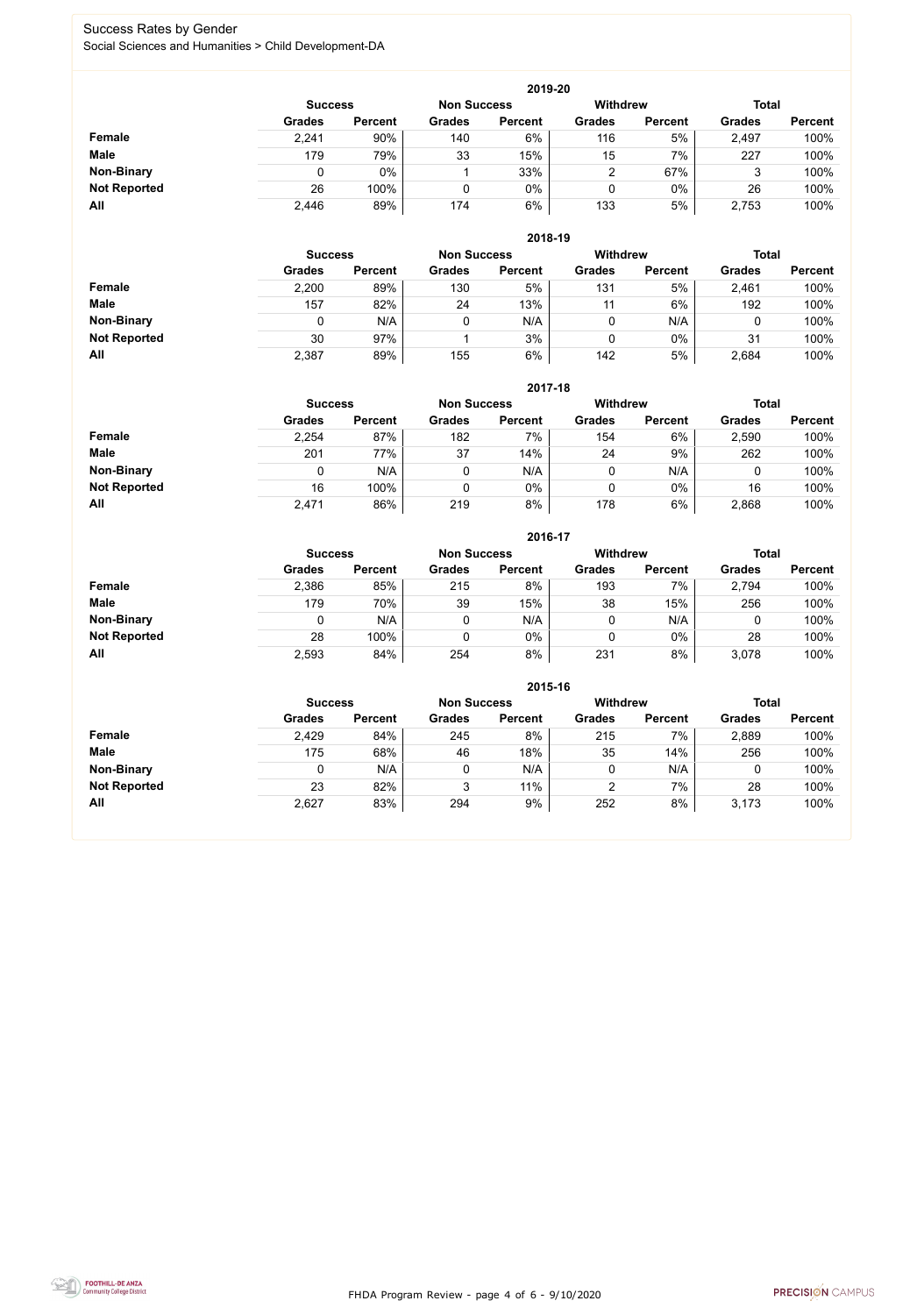FHDA Program Review - page 5 of 6 - 9/10/2020



### Success Rates by Age Social Sciences and Humanities > Child Development-DA

|            |                |                    |               | 2019-20         |               |                |               |                |
|------------|----------------|--------------------|---------------|-----------------|---------------|----------------|---------------|----------------|
|            | <b>Success</b> | <b>Non Success</b> |               | <b>Withdrew</b> |               | <b>Total</b>   |               |                |
|            | <b>Grades</b>  | <b>Percent</b>     | <b>Grades</b> | <b>Percent</b>  | <b>Grades</b> | <b>Percent</b> | <b>Grades</b> | <b>Percent</b> |
| 19 or less | 222            | 77%                | 42            | 15%             | 23            | 8%             | 287           | 100%           |
| $20 - 24$  | 617            | 82%                | 89            | 12%             | 47            | 6%             | 753           | 100%           |
| 25-39      | 1,133          | 93%                | 34            | 3%              | 49            | 4%             | 1,216         | 100%           |
| $40 +$     | 474            | 95%                | 9             | 2%              | 14            | 3%             | 497           | 100%           |
| All        | 2,446          | 89%                | 174           | 6%              | 133           | 5%             | 2,753         | 100%           |

|            |                |                    |               | 2018-19         |               |                |               |                |
|------------|----------------|--------------------|---------------|-----------------|---------------|----------------|---------------|----------------|
|            | <b>Success</b> | <b>Non Success</b> |               | <b>Withdrew</b> |               | <b>Total</b>   |               |                |
|            | <b>Grades</b>  | <b>Percent</b>     | <b>Grades</b> | <b>Percent</b>  | <b>Grades</b> | <b>Percent</b> | <b>Grades</b> | <b>Percent</b> |
| 19 or less | 178            | 80%                | 29            | 13%             | 15            | 7%             | 222           | 100%           |
| $20 - 24$  | 621            | 84%                | 66            | 9%              | 51            | 7%             | 738           | 100%           |
| 25-39      | 1,033          | 91%                | 47            | 4%              | 56            | 5%             | 1,136         | 100%           |
| $40 +$     | 555            | 94%                | 13            | 2%              | 20            | 3%             | 588           | 100%           |
| All        | 2,387          | 89%                | 155           | 6%              | 142           | 5%             | 2,684         | 100%           |

|            |                                      |                |               | 2017-18         |               |                |               |                |
|------------|--------------------------------------|----------------|---------------|-----------------|---------------|----------------|---------------|----------------|
|            | <b>Non Success</b><br><b>Success</b> |                |               | <b>Withdrew</b> |               | <b>Total</b>   |               |                |
|            | <b>Grades</b>                        | <b>Percent</b> | <b>Grades</b> | <b>Percent</b>  | <b>Grades</b> | <b>Percent</b> | <b>Grades</b> | <b>Percent</b> |
| 19 or less | 159                                  | 75%            | 37            | 18%             | 15            | 7%             | 211           | 100%           |
| 20-24      | 735                                  | 80%            | 102           | 11%             | 83            | 9%             | 920           | 100%           |
| 25-39      | 1,052                                | 89%            | 65            | $6\%$           | 61            | 5%             | 1,178         | 100%           |
| $40 +$     | 525                                  | 94%            | 15            | 3%              | 19            | 3%             | 559           | 100%           |
| <b>All</b> | 2,471                                | 86%            | 219           | 8%              | 178           | 6%             | 2,868         | 100%           |

|            |                |                    |               | 2016-17         |               |                |               |                |
|------------|----------------|--------------------|---------------|-----------------|---------------|----------------|---------------|----------------|
|            | <b>Success</b> | <b>Non Success</b> |               | <b>Withdrew</b> |               | <b>Total</b>   |               |                |
|            | <b>Grades</b>  | <b>Percent</b>     | <b>Grades</b> | <b>Percent</b>  | <b>Grades</b> | <b>Percent</b> | <b>Grades</b> | <b>Percent</b> |
| 19 or less | 209            | 76%                | 47            | 17%             | 19            | 7%             | 275           | 100%           |
| $20 - 24$  | 803            | 80%                | 112           | 11%             | 87            | 9%             | 1,002         | 100%           |
| 25-39      | 1,059          | 86%                | 73            | 6%              | 100           | 8%             | 1,232         | 100%           |
| $40 +$     | 522            | 92%                | 22            | 4%              | 25            | 4%             | 569           | 100%           |
| All        | 2,593          | 84%                | 254           | 8%              | 231           | 8%             | 3,078         | 100%           |

|            |                                      |                |               | 2015-16        |               |                 |               |                |
|------------|--------------------------------------|----------------|---------------|----------------|---------------|-----------------|---------------|----------------|
|            | <b>Non Success</b><br><b>Success</b> |                |               |                |               | <b>Withdrew</b> | <b>Total</b>  |                |
|            | <b>Grades</b>                        | <b>Percent</b> | <b>Grades</b> | <b>Percent</b> | <b>Grades</b> | <b>Percent</b>  | <b>Grades</b> | <b>Percent</b> |
| 19 or less | 218                                  | 73%            | 50            | 17%            | 29            | 10%             | 297           | 100%           |
| $20 - 24$  | 847                                  | 77%            | 141           | 13%            | 119           | 11%             | 1,107         | 100%           |
| 25-39      | 1,062                                | 86%            | 87            | 7%             | 82            | 7%              | 1,231         | 100%           |
| $40 +$     | 500                                  | 93%            | 16            | 3%             | 22            | 4%              | 538           | 100%           |
| All        | 2,627                                | 83%            | 294           | 9%             | 252           | 8%              | 3,173         | 100%           |